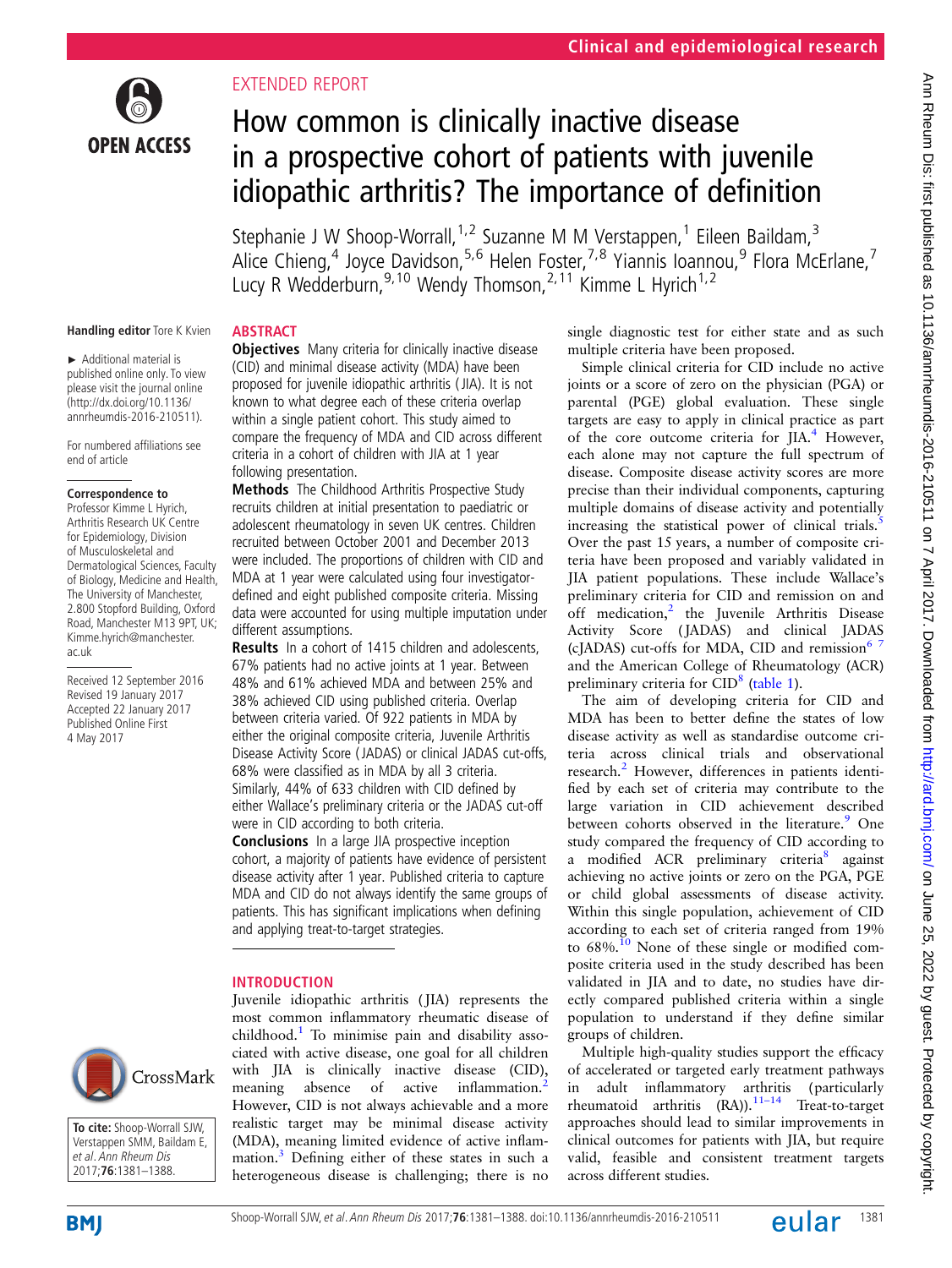<span id="page-1-0"></span>

| Table 1 Published CID and minimal disease activity criteria for JIA |  |  |
|---------------------------------------------------------------------|--|--|
|---------------------------------------------------------------------|--|--|

|                                             | <b>Components included</b> |                          |              |                |                      |                |                             |                                                                                                                                                              |  |
|---------------------------------------------|----------------------------|--------------------------|--------------|----------------|----------------------|----------------|-----------------------------|--------------------------------------------------------------------------------------------------------------------------------------------------------------|--|
| Criteria                                    | AJC.                       | PGA                      | <b>PGE</b>   | <b>ESR/CRP</b> | Systemic<br>features | <b>Uveitis</b> | <b>Morning</b><br>stiffness | Requirement for classification of CID or MDA                                                                                                                 |  |
| Composite CID criteria                      |                            |                          |              |                |                      |                |                             |                                                                                                                                                              |  |
| Wallace's preliminary criteria <sup>2</sup> | ✓                          | $\checkmark$             |              | $\checkmark$   | ✓                    | $\checkmark$   |                             | Normal ESR/CRP and all other values at zero or not present                                                                                                   |  |
| ACR preliminary criteria <sup>8</sup>       | $\checkmark$               | $\checkmark$             |              | $\checkmark$   | $\sqrt{2}$           | $\checkmark$   | $\checkmark$                | Normal ESR/CRP, morning stiffness $\leq$ 15 min and all other values at<br>zero or not present                                                               |  |
| JADAS <sup>6</sup>                          |                            | ✓                        | ✓            | ✓              |                      |                |                             | JADAS $\leq$ 1                                                                                                                                               |  |
| cJADAS <sup>7</sup>                         |                            | $\overline{\mathcal{L}}$ | $\sqrt{ }$   |                |                      |                |                             | $cJADAS \leq 1$                                                                                                                                              |  |
| Composite MDA criteria                      |                            |                          |              |                |                      |                |                             |                                                                                                                                                              |  |
| MDA (Magni-Manzoni) <sup>3</sup>            |                            |                          | $\sqrt{1}$   |                |                      |                |                             | Persistent oligoarticular: AJC=0, PGA $\leq$ 2.5<br>Extended oligoarticular, polyarticular and systemic JIA: AJC $\leq$ 1, PGA<br>$\leq$ 3.4, PGE $\leq$ 2.1 |  |
| JADAS <sup>6</sup>                          |                            | ✓                        | $\checkmark$ | ✓              |                      |                |                             | Oligoarticular course: JADAS $\leq$ 2.0<br>Polyarticular course: JADAS $\leq$ 3.8                                                                            |  |
| cJADAS <sup>7</sup>                         |                            |                          | ✓            |                |                      |                |                             | Oligoarticular course: $cJADAS \leq 1.5$<br>Polyarticular course: $cJADAS \leq 2.5$                                                                          |  |

\*Inactive uveitis was not defined.

†Inactive uveitis as defined by the Standardization of Uveitis Nomenclature working group.[15](#page-7-0)

‡Not required for persistent oligoarticular JIA.

ACR, American College of Rheumatology; AJC, active joint count; CID, clinically inactive disease; cJADAS, clinical JADAS; CRP, C reactive protein; ESR, erythrocyte sedimentation rate; JADAS, Juvenile Arthritis Disease Activity Score; JIA, juvenile idiopathic arthritis; MDA, minimal disease activity; PGA, Physician's global assessment of disease activity; PGE, parental/child global evaluation of disease activity.

This study aims to apply single and published composite criteria for CID and MDA in a single patient population at a common time point: 1 year following initial presentation to rheumatology. The proportions of children reaching these states could then be compared between criteria of CID and MDA. Specifically, the study objectives are to (1) estimate the frequency of CID and MDA at 1 year following initial presentation; (2) investigate the differences in achievement of these disease states across International League of Associations for Rheumatology (ILAR) subtypes and (3) investigate if similar groups of children are captured by the different CID/MDA criteria.

#### METHODS

#### Study population

Children and young people were participants in the Childhood Arthritis Prospective Study (CAPS), a UK multicentre inception cohort established in 2001. Details of this cohort have been described previously.<sup>[16](#page-7-0)</sup> To date, the cohort exceeds  $1500$ patients with childhood-onset inflammatory arthritis. CAPS was approved by the Northwest Multicentre Research Ethics Committee and written consent from parents/guardians was attained for all participants. Where possible, children also provided assent.

Patients were included in the current study if they had a physician diagnosis of JIA and had been recruited to the cohort before December 2013, to allow at least 1 year of follow-up. Prevalent cases and children with no returned study report forms were excluded.

#### Data collection

The baseline date was that of first presentation to paediatric or adolescent rheumatology in one of seven centres in the UK. Baseline and 1-year follow-up data were collected from medical case notes, nurse and parent/patient questionnaires. Age and gender were recorded at baseline. Data from medical case notes included rheumatological diagnosis and ILAR subtype. ILAR category was defined using study data available at 1 year to allow children to 'settle' into a category. If ILAR category was

missing at 1 year, the most recent previously collected ILAR category was used. Data from case notes also included number of active and limited joints (maximum 71), a 10 cm visual analogue scale (VAS) assessing physician's global assessment of disease activity, extra-articular disease features, results of laboratory investigations including erythrocyte sedimentation rate (ESR) (mm/hour) and C reactive protein (mg/L) and medication details including both antirheumatic and other therapeutics. Parent questionnaires included a Childhood Health Assessment Questionnaire, and two 10 cm VAS measures for pain and wellbeing, respectively. Young people over the age of 11 have the option to self-report.

### Outcomes of CID and MDA

Outcomes comprising a single criterion included no active joints and zero on the PGA or PGE. Published composite outcomes for the current analysis included CID according to the Wallace's preliminary criteria, $^{2}$  $^{2}$  $^{2}$  JADAS<sup>[6](#page-7-0)</sup> and cJADAS<sup>[7](#page-7-0)</sup> and MDA according to the JADAS, $6$  cJADAS<sup>[7](#page-7-0)</sup> and the original Magni-Manzoni cri-teria<sup>[3](#page-7-0)</sup> (table 1). The sets of criteria were applied in full across all ILAR subtypes. As CAPS did not capture daily morning stiffness over most of the period of recruitment to this study, the ACR preliminary criteria for CID<sup>[8](#page-7-0)</sup> were not applied.

#### Statistical analyses

All outcomes were calculated from extracted data items at the 1-year follow-up visit. The frequency and proportion of outcomes in all patients and within ILAR subtypes were reported. In addition, the overlap between patient groups identified by multiple outcomes was explored.

The primary analysis assumed that some data were missing ([table 3\)](#page-3-0) in a 'missing-not-at-random' mechanism. Children with missing data were split into six groups: those (1) discharged 'well', (2) discharged following repeat non-attendance, (3) transferred to other clinics, (4) moved home address or unknown reason for discharge, (5) lost to follow-up in CAPS and (6) follow-up form completed but with incomplete data. The following assumptions were made regarding these groups: patients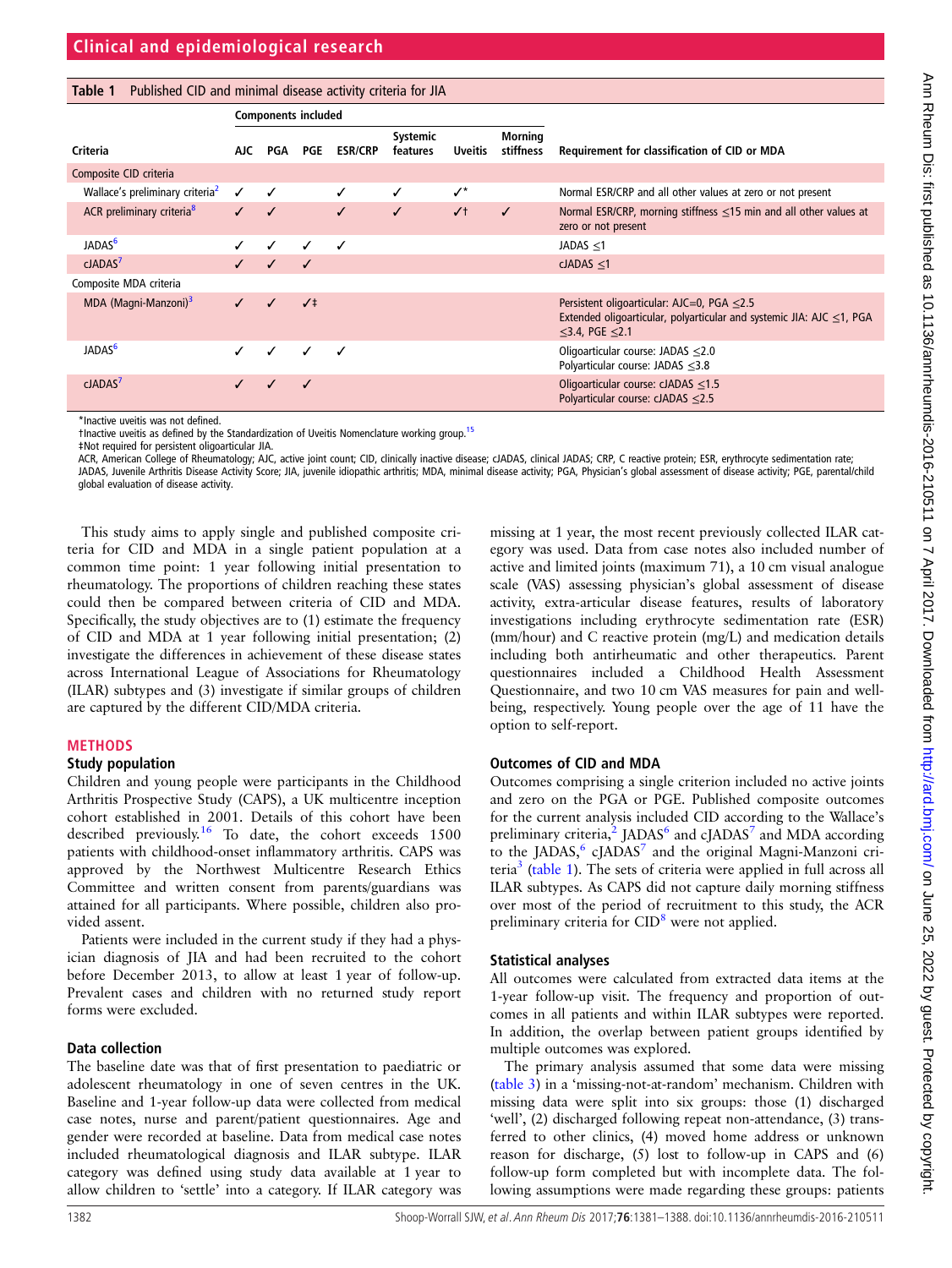Median baseline active joint count was two (IQR 1–6) with median physician global assessment at 2.9 cm (IQR 1.5–5.0) (table 2).

### Achievement of CID or MDA

The 1-year follow-up form was not completed in 85 children. Fifty-nine had been discharged from rheumatology within the first year, including 24 who had been discharged 'well'. Others had moved to another paediatric or adolescent clinic  $(n=11)$ , moved to adult services ( $n=11$ ) failed to attend ( $n=30$ ) or were lost to follow-up  $(n=9)$ . These patients did not differ significantly at baseline from those with 1-year data available, except for PGA score (available median PGA 2.9 cm, IQR 1.6–5.1, missing median PGA 2.0 cm, IQR 1.1–3.1, p=0.004).

MDA according to at least one set of criteria, with estimates ranging from 25% using Wallace's preliminary criteria to 67% if only an active joint count was used. Using composite criteria, fewer children achieved CID (range 30%–38%) compared with MDA (range 48%–61%) ([table 3](#page-3-0)). Imputed estimates consistently exceeded those from complete case analysis ([table 3\)](#page-3-0).

Secondary analyses included a complete case analysis as well as a most extreme scenario analysis, which assumed all children with missing data or forms were either entirely in active disease

Overall, 76% (95% CI 73 to 79) of patients achieved CID or

| Characteristic                                | No. of patients with<br>available baseline data (%) | $N$ (%) or median<br>(IQR) at baseline | No. of patients with<br>available 1-year data (%) | $N$ (%) or median<br>(IQR) at 1 year |
|-----------------------------------------------|-----------------------------------------------------|----------------------------------------|---------------------------------------------------|--------------------------------------|
| Female                                        | 1415 (100)                                          | 917 (65)                               |                                                   |                                      |
| White or Caucasian                            | 1380 (98)                                           | 1238 (90)                              |                                                   |                                      |
| Age at onset (years)                          | 1396 (99)                                           | 6.6(2.7, 11)                           |                                                   |                                      |
| Age at first presentation (years)             | 1409 (100)                                          | 7.7(3.5, 12)                           |                                                   |                                      |
| Symptom duration at diagnosis (months)        | 1391 (98)                                           | $5.4$ (2.8, 12)                        |                                                   |                                      |
| <b>ILAR</b> subtype                           | 1415 (100)                                          |                                        |                                                   |                                      |
| Systemic                                      |                                                     | 96(6.7)                                |                                                   |                                      |
| Oligoarticular                                |                                                     | 707 (50)                               |                                                   |                                      |
| RF- polyarticular                             |                                                     | 292 (21)                               |                                                   |                                      |
| RF+ polyarticular                             |                                                     | 49 (3.5)                               |                                                   |                                      |
| Enthesitis-related                            |                                                     | 77(5.4)                                |                                                   |                                      |
| Psoriatic                                     |                                                     | 97 (6.9)                               |                                                   |                                      |
| Undifferentiated                              |                                                     | 97(6.9)                                |                                                   |                                      |
| Score components                              |                                                     |                                        |                                                   |                                      |
| Active joint count                            | 1269 (90)                                           | 2.0(1.0, 5.0)                          | 1000(71)                                          | 0(0, 1)                              |
| Limited joint count                           | 1269 (90)                                           | $1.0$ $(1.0, 3.0)$                     | 1000 (71)                                         | 0(0, 1)                              |
| CHAQ score                                    | 972 (69)                                            | 0.8(0.1, 1.4)                          | 936 (66)                                          | $0.3$ $(0.0, 0.9)$                   |
| PGA score (cm)                                | 939 (66)                                            | 2.9(1.5, 5.0)                          | 819 (58)                                          | 0.5(0.0, 1.8)                        |
| PGE score (cm)                                | 936 (66)                                            | 2.3(0.5, 5.0)                          | 928 (66)                                          | 0.6(0.1, 2.9)                        |
| ESR (mm/hour)                                 | 889 (63)                                            | 21 (7, 49)                             | 269 (19)                                          | 8 (4, 19)                            |
| Normal ESR (<20 mm/hour)                      | 889 (63)                                            | 441 (50)                               | 269 (19)                                          | 212 (79)                             |
| CRP (mg/L)                                    | 844 (60)                                            | $7.0$ (4.0, 27)                        | 238 (17)                                          | 4(3, 7)                              |
| Normal CRP (dependent on hospital assay)      | 844 (63)                                            | 482 (57)                               | 238 (19)                                          | 202 (85)                             |
| Diagnosis of uveitis                          | 294 (21)                                            | 11(3.7)                                | 252 (18)                                          | 20(7.9)                              |
| Systemic features present (systemic JIA only) | 94 (98)                                             | 89 (95)                                | 70(73)                                            | 39 (56)                              |
| Treatments in the first year                  |                                                     |                                        | 1415 (100)                                        |                                      |
| <b>NSAID</b>                                  |                                                     |                                        |                                                   | 1040 (73)                            |
| Steroid*                                      |                                                     |                                        |                                                   | 1050 (74)                            |
| <b>DMARD</b>                                  |                                                     |                                        |                                                   | 670 (47)                             |
| Biological                                    |                                                     |                                        |                                                   | 115(8)                               |

Data are presented as n (%) or median (IQR) where appropriate. \*Steroids administered orally/intravenous/intra-articular.

were in CID according to all outcome criteria (groups one, two, five and three if transferred to adult services) or patients had normal laboratory criteria with other missing data missing at random (MAR) (group six). Unless assumed 'well', all other missing data were imputed via multiple imputation over 20

Up to December 2013, 1510 patients had been recruited to CAPS. Of these, 95 were excluded (60 were not diagnosed with JIA, 3 were prevalent cases and 32 had no available data),

Sixty-five per cent of children were female and median age at first presentation was 8 years (IQR 3.5–12 years). The most common ILAR subtypes were oligoarticular (50%) and rheumatoid factor (RF)-negative polyarticular JIA (21%) (table 2).

Table 2 Baseline and 1 year characteristics of the cohort

iterations assuming data MAR.

leaving 1415 children for analysis.

RESULTS Patient cohort

or entirely in CID/MDA for each set of criteria.

CHAQ, Childhood Health Assessment Questionnaire; CRP, C reactive protein; DMARD, disease-modifying antirheumatic drug; ESR, erythrocyte sedimentation rate; ILAR, International League of Associations for Rheumatology; JIA, juvenile idiopathic arthritis; NSAID, non-steroidal anti-inflammatory drug; PGA, physician global assessment of disease activity; PGE, parental global evaluation of disease activity; RF, rheumatoid factor.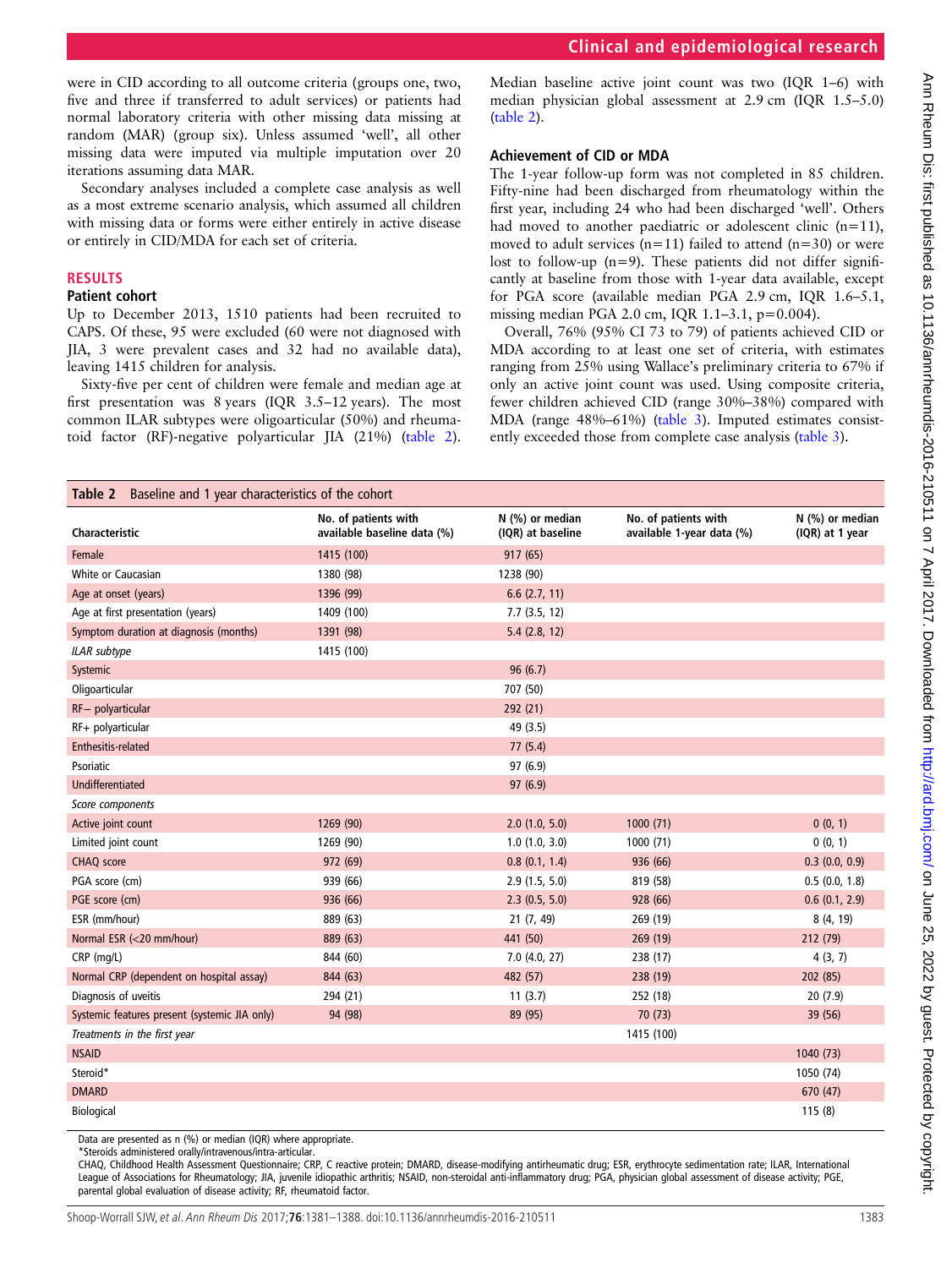### <span id="page-3-0"></span>Table 3 The frequency of CID and MDA using complete case and multiple imputation analyses

|                                                                                       | Primary outcome:<br>Percent in CID/MDA following       | case analysis | Percent in CID/MDA using complete         | <b>Percent in CID/MDA</b><br>using most extreme<br>scenarios (n=1415) |                |
|---------------------------------------------------------------------------------------|--------------------------------------------------------|---------------|-------------------------------------------|-----------------------------------------------------------------------|----------------|
| Outcome criteria                                                                      | imputations assuming data<br>MNAR (%; 95% CI) (n=1415) | Per cent (%)  | How many children<br>could be categorised | <b>Minimum</b>                                                        | <b>Maximum</b> |
| Single criteria for CID                                                               |                                                        |               |                                           |                                                                       |                |
| Discharge from rheumatology as 'well' within the first year<br>following presentation | <b>NA</b>                                              | 1.7           | 1366                                      | <b>NA</b>                                                             | <b>NA</b>      |
| Active joint count=0                                                                  | 67 (64 to 69)                                          | 48            | 1000                                      | 46                                                                    | 75             |
| Physician global assessment=0                                                         | 36 (33 to 39)                                          | 32            | 819                                       | 19                                                                    | 61             |
| Parental global evaluation=0                                                          | 28 (25 to 31)                                          | 23            | 928                                       | 15                                                                    | 50             |
| Composite criteria for CID                                                            |                                                        |               |                                           |                                                                       |                |
| Wallace's preliminary criteria for CID                                                | 25 (22 to 28)                                          | 4.5           | 810                                       | 1.2                                                                   | 45             |
| CID using JADAS10                                                                     | 38 (35 to 41)                                          | 5.1           | 688                                       | 2.5                                                                   | 54             |
| CID using JADAS71                                                                     | 38 (35 to 41)                                          | 5.1           | 688                                       | 2.5                                                                   | 54             |
| CID using cJADAS10                                                                    | 38 (35 to 42)                                          | 26            | 880                                       | 15                                                                    | 54             |
| Composite criteria for MDA                                                            |                                                        |               |                                           |                                                                       |                |
| MDA using JADAS10                                                                     | 53 (49 to 56)                                          | 13            | 522                                       | 5.0                                                                   | 68             |
| MDA using JADAS71                                                                     | 53 (49 to 56)                                          | 13            | 522                                       | 5.0                                                                   | 68             |
| MDA using cJADAS10                                                                    | 48 (45 to 51)                                          | 35            | 807                                       | 20                                                                    | 63             |
| MDA criteria (Magni-Manzoni)                                                          | 61 (58 to 64)                                          | 47            | 740                                       | 25                                                                    | 73             |
| Cumulative achievement                                                                |                                                        |               |                                           |                                                                       |                |
| Any single/composite CID or MDA*                                                      | 72 (68 to 74)                                          | 56            | 1212                                      | 48                                                                    | 89             |
| Any composite CID                                                                     | 42 (38 to 45)                                          | 25            | 1020                                      | 18                                                                    | 76             |
| Any composite MDA                                                                     | 65 (62 to 68)                                          | 45            | 859                                       | 27                                                                    | 78             |

\*Not including discharged 'well'.

CID, clinically inactive disease; cJADAS, JADAS excluding erythrocyte sedimentation rate; JADAS, Juvenile Arthritis Disease Activity Score; MDA, minimal disease activity; MNAR, missing-not-at-random; NA, not available.

### Estimates of CID across criteria

At 1 year following initial presentation to rheumatology, 42% (95% CI 38% to 45%) of patients satisfied at least one of the composite criteria for CID. This is in contrast with 67% (95% CI 64% to 69%) that had achieved an active joint count of zero. A third of children had no active joints, but did not achieve a score of zero on the PGA (33%). Rarely a child with active joints was scored at zero on the PGA (4%). In these few cases, children had only one active joint and appeared well on other disease variables ([table 4\)](#page-4-0). Physicians and parents appeared to score differently with only 35% overlap in patients scoring zero on both the PGA and PGE (fi[gure 1](#page-5-0)A). The JADAS and cJADAS criteria, which include a mixture of physician and parent-assessed measures, had a high degree of overlap (almost 100%) and both identified 38% of children as in CID at 1 year (table 3 and fi[gure 1](#page-5-0)B). Discrepancies between these two groups were driven by ESR, with patients  $(n=3)$  in CID only on the cJADAS with median 42 mm/hour ESR (IQR 34–65 mm/hour), compared with 6 mm/hour (IQR 2–11 mm/hour) for those in CID on both criteria [\(table 4](#page-4-0)).

Fewer patients achieved CID on Wallace's preliminary criteria (25%, contains only physician-assessed components) compared with the JADAS criteria (38%, contains both physician and parent-assessed components). In accordance, there was only a 44% overlap in the patients identified in CID by these criteria (fi[gure 1](#page-5-0)C). Where discordances existed between patients defined as in CID on the Wallace's preliminary criteria only or the JADAS10 only, large differences in the PGE (median 2.7 and 0.0 cm, respectively) were evident. However, patients in CID on the cJADAS had median PGA of 0.2 cm, highlighting the requirement of an absolute cut-off of 0 cm required for the

Wallace's preliminary criteria. In addition, 4% of patients with systemic JIA in CID on the JADAS10 were recorded as having had active systemic features ([table 4](#page-4-0)). There were no differences in active joint count or ESR between these groups.

### Estimates of MDA across criteria

At 1 year following presentation, 65% (95% CI 62% to 68%) of patients satisfied at least one of the three MDA criteria. The range in proportion of children achieving this state was smaller than using CID criteria, ranging from 48% on the cJADAS to 61% using the Magni-Manzoni criteria (table 3). There was also greater overlap between MDA criteria than CID with 68% of children classified in MDA by all three criteria. The largest discrepancy was for the Magni-Manzoni criteria, which does not require use of the PGE score in oligoarticular JIA (fi[gure 1](#page-5-0)D). In accordance, median PGE scores were higher in patients in MDA only on the Magni-Manzoni criteria compared with the JADAS10 (2.9 cm, IQR 2.0–5.0 cm vs 0.2 cm, IQR 0.0–0.8) ([table 4](#page-4-0)).

### The frequency of CID and MDA in each ILAR subtype

A similar pattern across outcome criteria was seen across all ILAR categories, with patients achieving no active joints more frequently than MDA, CID on JADAS and CID on Wallace's preliminary criteria, respectively (fi[gure 2\)](#page-6-0). However, achievement of the most stringent composite criteria was achieved most frequently in the oligoarticular subtype (CID Wallace's preliminary criteria: 29%, CID JADAS10 43%). Patients with systemic JIA experienced large variation in their outcomes, achieving fewer of the criteria sets when more information on systemic features was taken into account. These children had high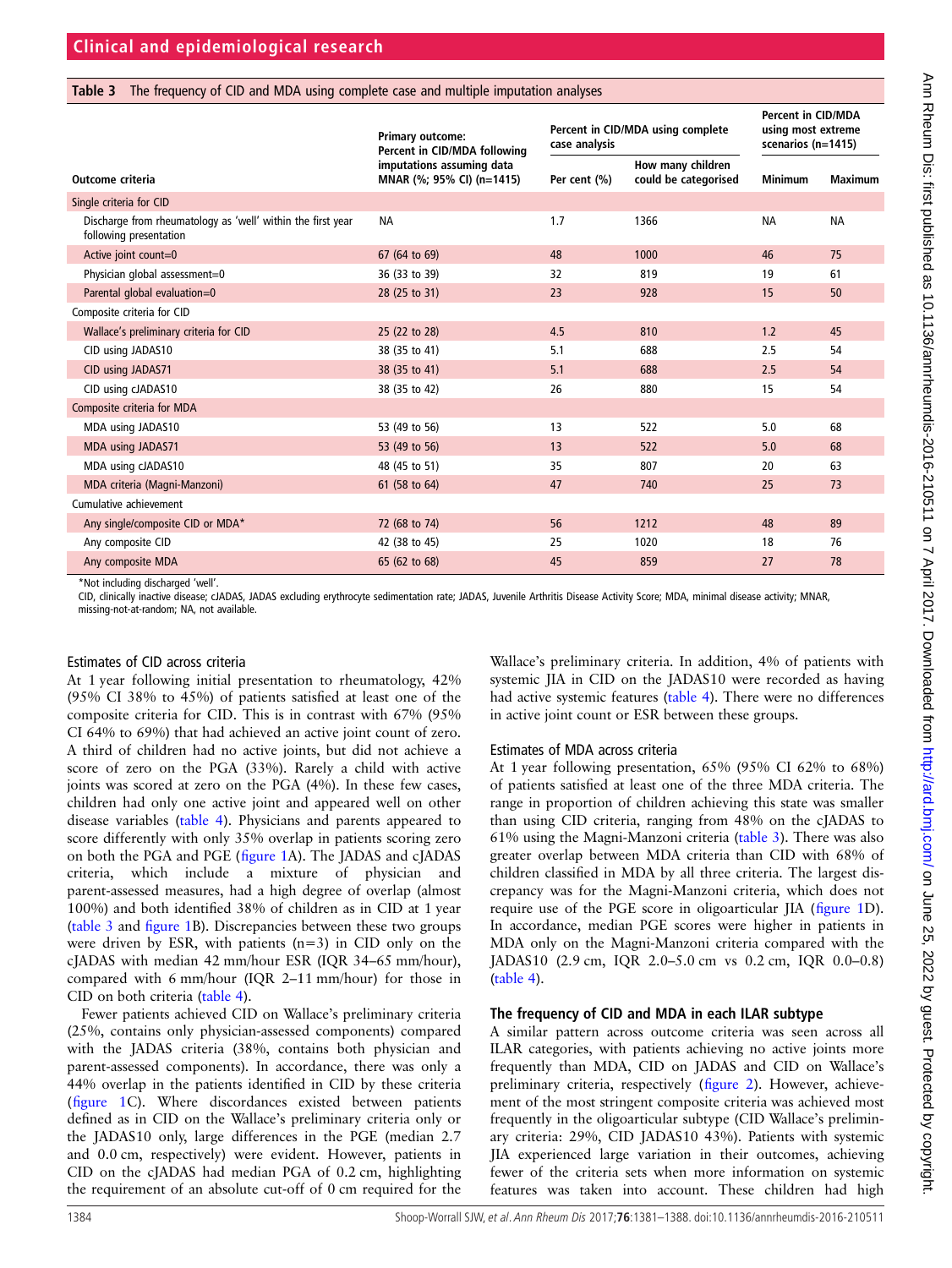|                                                |     | Component                           |                                        |                                       |                                              |                          |  |
|------------------------------------------------|-----|-------------------------------------|----------------------------------------|---------------------------------------|----------------------------------------------|--------------------------|--|
| Discordant criteria                            | Ν   | Active joint count<br>(median, IQR) | Physician global (cm)<br>(median, IQR) | Parental global (cm)<br>(median, IQR) | <b>Percent with</b><br>systemic features (%) | ESR (median, IQR)        |  |
| Zero active joints vs zero on physician global |     |                                     |                                        |                                       |                                              |                          |  |
| Zero active joints only                        | 465 | 0(0, 0)                             | 0.5(0.2, 1.2)                          | 0.6(0.1, 2.5)                         | 4                                            | 8(3, 18)                 |  |
| Zero on physician global only                  | 54  | 1(1, 1)                             | $0.0$ $(0.0, 0.0)$                     | 0.5(0.0, 2.1)                         | $\mathbf{1}$                                 | 7(3, 16)                 |  |
| Zero on both                                   | 474 | 0(0, 0)                             | 0.0(0.0, 0.0)                          | $0.1$ $(0.0, 0.8)$                    | 2                                            | 7(3, 16)                 |  |
| Zero on physician vs parental global           |     |                                     |                                        |                                       |                                              |                          |  |
| Zero on physician global only                  | 274 | 0(0, 0)                             | $0.0$ $(0.0, 0.0)$                     | 0.8(0.2, 2.2)                         | 2                                            | 3(1, 7)                  |  |
| Zero on parental global only                   | 234 | 0(0, 1)                             | 0.5(0.2, 1.5)                          | $0.0$ $(0.0, 0.0)$                    | 4                                            | 8(4, 20)                 |  |
| Zero on both                                   | 161 | 0(0, 0)                             | 0.0(0.0, 0.0)                          | 0.0(0.0, 0.0)                         | 2                                            | 7(3, 17)                 |  |
| CID Wallace's preliminary criteria vs JADAS10  |     |                                     |                                        |                                       |                                              |                          |  |
| CID only Wallace's preliminary criteria        | 93  | 0(0, 0)                             | $0.0$ $(0.0, 0.0)$                     | 2.2(1.4, 4.4)                         | 0                                            | 7(3, 20)                 |  |
| CID only JADAS10                               | 327 | 0(0, 0)                             | $0.2$ (0.1, 0.4)                       | $0.0$ $(0.0, 0.3)$                    | 4                                            | 6(3, 12)                 |  |
| CID on both                                    | 213 | 0(0, 0)                             | 0.0(0.0, 0.0)                          | $0.1$ $(0.0, 0.3)$                    | 0                                            | 6(2, 11)                 |  |
| CID JADAS10 vs cJADAS10                        |     |                                     |                                        |                                       |                                              |                          |  |
| CID only on JADAS                              | 0   | $\overline{\phantom{0}}$            | $\overline{\phantom{0}}$               | $\overline{\phantom{0}}$              | -                                            | $\overline{\phantom{0}}$ |  |
| CID only on cJADAS                             | 3   | 0(0, 0)                             | $0.1$ $(0.0, 0.1)$                     | $0.1$ (0.0, 0.3)                      | $\overline{2}$                               | 42 (34, 65)              |  |
| CID on both                                    | 541 |                                     |                                        |                                       | $\overline{2}$                               | 6(2, 11)                 |  |
| MDA Magni-Manzoni vs JADAS10                   |     |                                     |                                        |                                       |                                              |                          |  |
| MDA Magni-Manzoni only                         | 149 | 0(0, 0)                             | $0.4$ (0.0, 1.5)                       | 2.9(2.0, 5.0)                         | 4                                            | 12 (5, 35)               |  |
| MDA JADAS10 only                               | 69  | 1(1, 1)                             | $0.3$ (0.0, 0.6)                       | $0.2$ (0.0, 0.8)                      | 5                                            | 6(3, 12)                 |  |
| MDA on both                                    | 704 | 0(0, 0)                             | $0.0$ $(0.0, 0.3)$                     | $0.1$ (0.0, 0.5)                      | 2                                            | 7(3, 12)                 |  |

CID, clinically inactive disease; cJADAS, clinical JADAS; ESR, erythrocyte sedimentation rate; JADAS10, Juvenile Arthritis Disease Activity Score weighed to 10 joints; MDA, minimal disease activity.

achievement of no active joints (78%), but only 14% achieved CID on Wallace's preliminary criteria (see fi[gure 2](#page-6-0) and online [supplementary table S1](http://dx.doi.org/10.1136/annrheumdis-2016-210511)).

<span id="page-4-0"></span>Table 4 Comparison of disease activity where CID/MDA criteria were discordant

### **DISCUSSION**

Since the success of treat-to-target approaches in  $RA$ ,  $^{17}$   $^{18}$ similar strategies in JIA have been considered.<sup>[19](#page-7-0)-22</sup> However, many published and investigator-defined targets have been used across research.<sup>[9 23 24](#page-7-0)</sup> The current study highlights that even published targets intended to capture the same construct identify different groups of children. Results from studies using different outcome criteria therefore cannot be compared directly. In addition, if used as targets in clinical practice, using different targets may result in overtreatment or undertreatment.

Achievement of CID and MDA varied greatly between criteria in this cohort. Broad achievement of CID was around 30% and MDA around 50%. This indicates a significant level of ongoing disease symptoms at 1 year following initial presentation. Using Wallace's preliminary criteria, only 25% children achieved CID. Higher estimates have been gained from other inception cohorts within similar timeframes in the literature, with estimates of 45% within 1 year<sup>[25](#page-7-0)</sup> and 53% at 18 months.<sup>[26](#page-7-0)</sup> These higher estimates are likely artefacts of measuring ever achievement in the former study and not including children with polyarticular JIA in the latter. Estimates of CID from the literature not using Wallace's preliminary criteria vary widely from  $19\%^{27}$  $19\%^{27}$  $19\%^{27}$  to 60%.<sup>28</sup>

Estimates of CID using newer criteria, including cut-offs on the JADAS $^{\circ}$  or cJADAS $^{\prime}$  have not yet been published from other inception cohorts. The current study found that the JADAS and cJADAS CID cut-offs have high overlap, capturing almost identical groups of children. Where discordant, children only in CID on the cJADAS had substantially higher ESR (42 vs 0 mm/ hour). That so few children presented with low symptomatology

but high inflammatory markers suggests a non-rheumatological cause of high ESR, such as recent infection. The cJADAS was designed to be more feasible in clinical practice compared with JADAS, since ESR is not required.<sup>[29](#page-7-0)</sup> Since overlap between these criteria was excellent and complete data were available in 20% more patients in the three variable cJADAS, the current data support the use of cJADAS in preference to JADAS when assessing CID. However, overlap between the JADAS and Wallace's preliminary criteria was poorer.

Lower overlap between the physician and parent global assessments, and between Wallace's preliminary criteria and the JADAS criteria, may reflect the different components included within each criteria and challenges the concept of what constitutes inactive or minimal disease in JIA. Unlike Wallace's preliminary criteria, the JADAS and cJADAS include a subjective parent (child)-assessed component [\(table 1\)](#page-1-0). Overlap between this and either JADAS set of criteria was only 44% (fi[gure 1\)](#page-5-0). The minimally different median scores on the PGA for children in CID only on Wallace's preliminary criteria (0.0 cm) versus only the JADAS10 (0.2 cm) suggest that clinicians may not mark children at exactly zero, even on resolution of active disease. In this study, scores were recorded on paper and transcribed into the study database. With a move to online data capture and electronic medical records, this issue may resolve if relating to transcription errors, but equally it may be that clinicians did not feel they could mark at exactly zero. These issues are resolved when using criteria such as the JADAS or cJADAS. Since CID on these numeric rating scales is defined as any score lower or equal to one, minimal scores above zero will be captured as part of the spectrum of CID. However, the substantial difference in the PGE (medians 2.2 and 0.0 cm, respectively) suggests a marked difference in global well-being for children identified as CID on the different criteria. The patient global assessment has been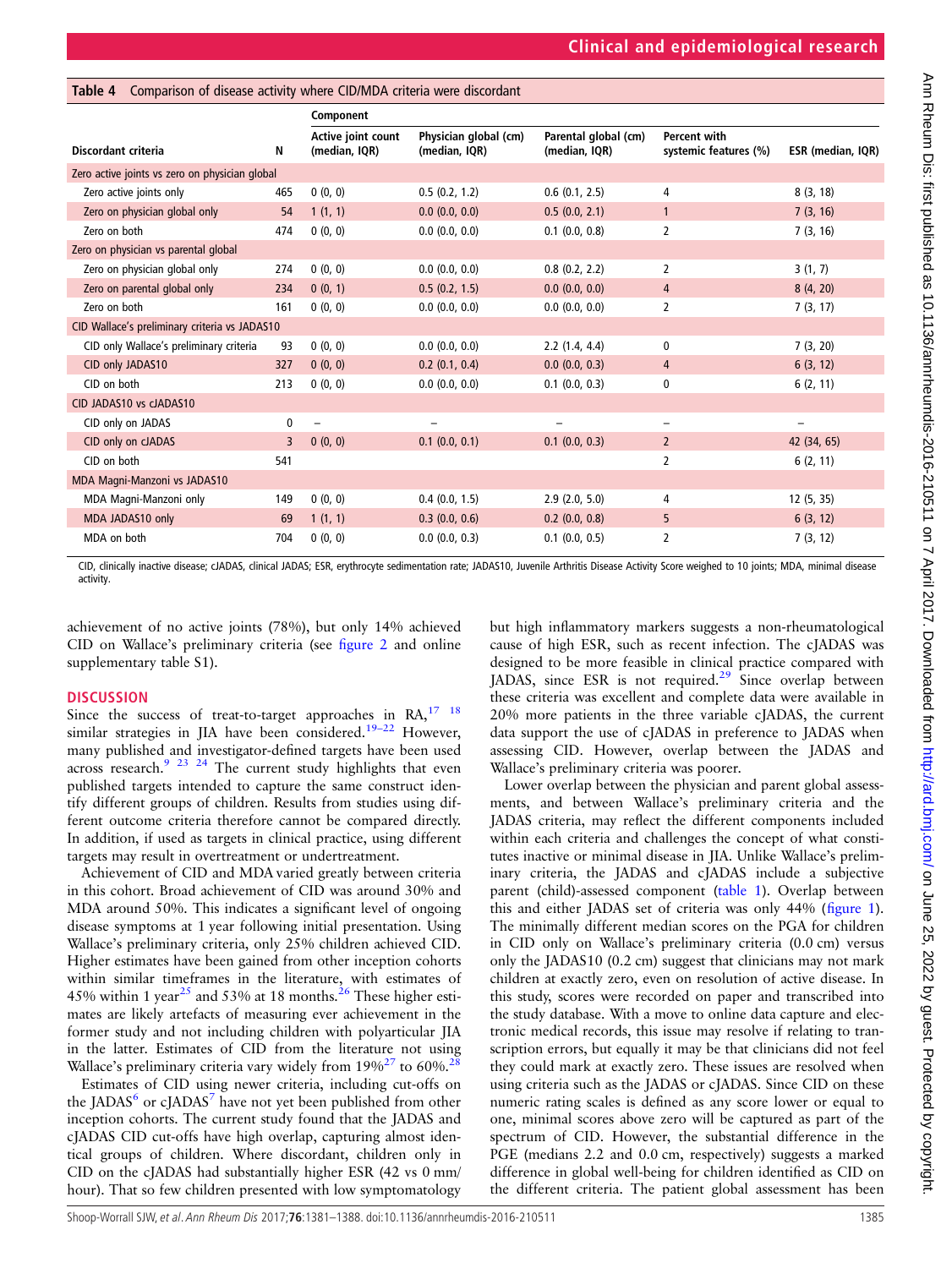#### <span id="page-5-0"></span> $\overline{A}$ Analysis 1 Venn Wallace JADAS



Figure 1 Per cent patient overlap between outcome criteria. (A) Zero on the PGA versus PGE, (B) CID JADAS10 versus cJADAS10, (C) CID Wallace's preliminary criteria versus JADAS10 and (D) MDA Magni-Manzoni, JADAS10 and cJADAS10. For each figure, percentages are out of all children who satisfied at least one of the criteria displayed. ESR, erythrocyte sedimentation rate; cJADAS: clinical JADAS excluding ESR; CID, clinically inactive disease; JADAS10, Juvenile Arthritis Disease Activity Score in 10 joints; MDA, minimal disease activity.

shown to be driven in large part by ongoing pain.<sup>30</sup> <sup>31</sup> A feature of JIA for a subset of children is the resolution of inflammation with persistent pain symptoms, which patients themselves have considered as active disease.<sup>[32](#page-7-0)</sup> While it is not possible to disentangle pain, related to inflammation or not, from other active disease symptoms using patient and parent global assessments, any symptom that patients themselves feel relate to their disease

and require treatment via rheumatology should be treated as such. In concordance, applying criteria such as the JADAS and cJADAS which assess both inflammation and a patient's assessment of their disease may identify children with persistent chronic pain independent of joint inflammation, particularly in cases where scores are high despite the absence of active joints. These children could then be targeted for alternative pain management strategies, for example, psychological support.

ILAR subtype-specific estimates provided some evidence that patients with the less common subtypes are less likely to achieve CID. This may be a result of higher PGA ratings for patients with extra-articular features, including exanthema and macrophage activation syndrome for systemic JIA. For the majority of criteria, oligoarticular JIA was the most favourable disease course with RF-positive polyarticular the least favourable, corroborating existing evidence.<sup>25</sup>  $33-35$  Patients with systemic disease had the largest variation in outcome estimates (14%– 78%), which was largely driven by components of the individual composite criteria; when more information on systemic features was included, fewer children in this subtype achieved the outcome. This trend indicates that systemic features should be included when assessing CID or MDA in children with systemic JIA and highlights the importance of both physicianreported and patient/parent-reported global scores. Since no sets of criteria included in this analysis explicitly captured enthesitis or psoriasis, it remains to be seen whether the inclusion of criteria based on these features improves the measurement of CID in affected children.

The current study benefits from studying a large inception cohort of patients across all ILAR subtypes of JIA. It highlights the difference in disease states being targeted by clinicians and used as outcomes in research. Going forward, the introduction of composite measures and treatment targets into the clinical setting have the potential to streamline the collection of clinical data, enabling comparisons from one visit to the next and between different centres. Further work is indicated to establish the feasibility, acceptability and utility of composite scores and treatment targets in clinical practice as well as in the context of clinical trials to improve future data capture and completeness. This study also provides an update on the frequency of CID and remission in a contemporary JIA cohort. This information is very important in the clinical setting, helping clinicians to realistically manage patient expectations at presentation. As the primary outcome was overlap between the published definitions, which is unlikely to change over time, multiple time points were not assessed. A previous study in this cohort, however, assessed achievement of CID on the cJADAS71 across children with JIA who initially presented to paediatric rheumatology between 2001 and 2011. They reported no significant increase in CID achievement for children presenting in later years, despite a wider variety of biological availability and a culture of more aggressive treatment strategies. $21^{36}$ 

Limitations of the current study include that CID criteria were applied to ILAR categories in which they are not validated: namely systemic, enthesitis-related and psoriatic JIA. However, the majority of previous studies have applied CID criteria in their entire cohort including all categories. $37-41$  $37-41$  Therefore, to assess the same disease state as applied in existing literature and allow comparisons across all outcomes, the criteria were applied to all JIA subtypes. As a consequence, current estimates may overestimate the frequency of CID in children with persistent systemic manifestations, enthesitis or psoriasis but no active joint inflammation. Since these features are relatively rare, estimates across the entire cohort were likely only marginally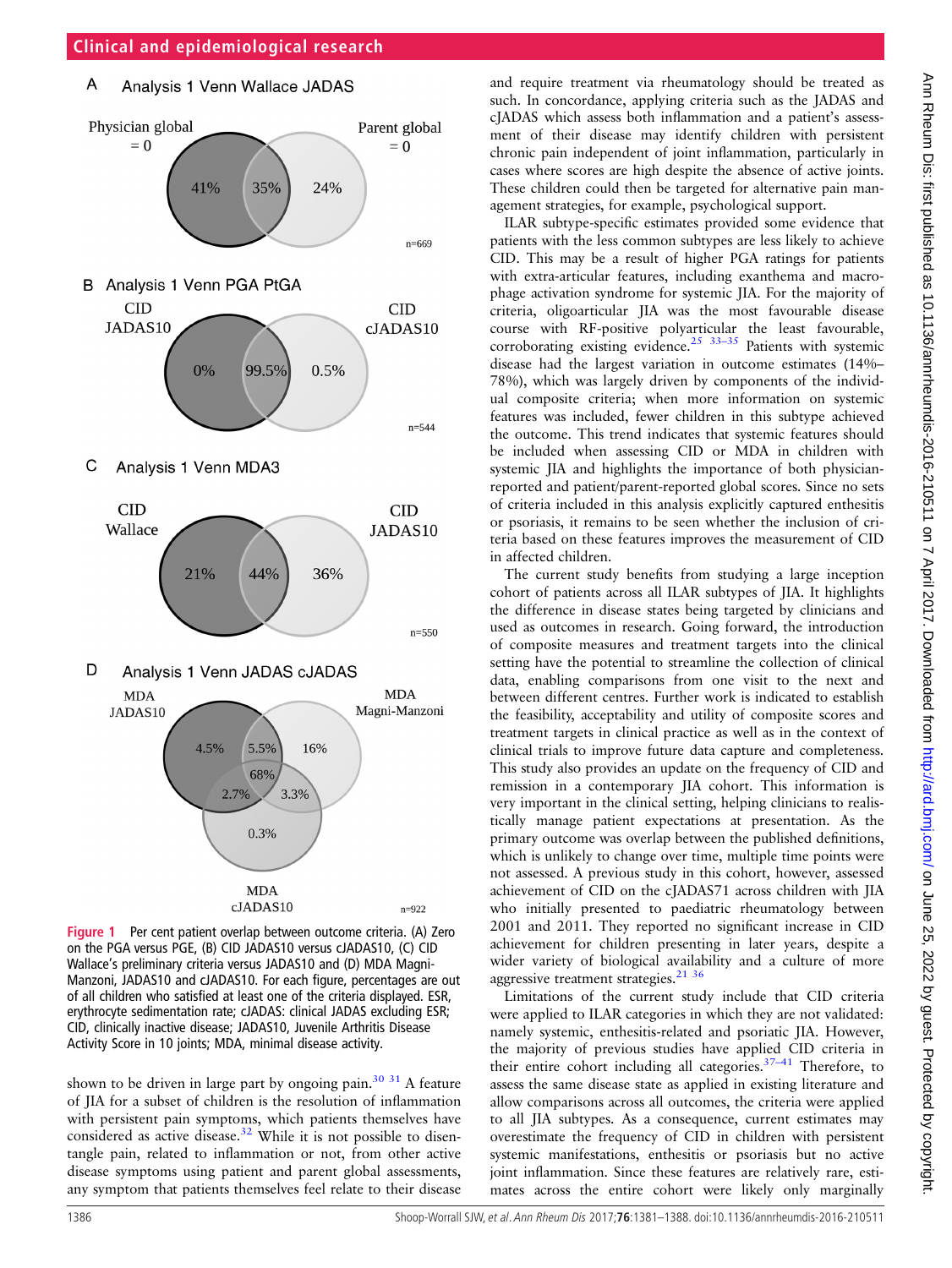## **Clinical and epidemiological research**

<span id="page-6-0"></span>Figure 2 Per cent of patients with juvenile idiopathic arthritis ( JIA) who had achieved CID and MDA states at 1 year following presentation. CID, clinically inactive disease; MDA, minimal disease activity; JADAS, Juvenile Arthritis Disease Activity Score; cJADAS, clinical JADAS; RF, rheumatoid factor.



■ CID on Wallace's preliminary criteria ■ CID on JADAS10 ■ MDA on cJADAS10 ■ No active joints

affected by their inclusion and these features are at least partially reflected in physician and parental global scores. ILAR subtypespecific definitions of CID may be of value in the future.

In this study, all items were captured as part of routine care and not specifically within the setting of a clinical trial or study, and many of the criteria included were not designed for a busy clinical setting. $42$  The capture of these items in routine clinical care of JIA vary greatly between clinical settings and composite measures of disease activity were not routinely collected in UK practice during the time of data capture in this study. This is reflected in part by the amounts of missing data, a common observation in 'real-world' research studies. The volume of missing data was particularly high for composite measures, where multiple elements were often not collected routinely. We account for these missing data using a number of assumptions and multiple imputation. Estimates using complete case analyses were substantially lower than after imputation, partly due to children with active disease being easier to classify in the complete case analysis (see online [supplementary material](http://dx.doi.org/10.1136/annrheumdis-2016-210511)). The majority of data missing were for laboratory measures, with only 20% of children having ESR recorded at 1 year, reflecting that children who are well may not have blood tests. Fantini et al also reported that patients lost to follow-up had greater remission rates than those present at follow-up[.33](#page-7-0) These trends likely biased complete case estimates towards a greater proportion of children with ongoing disease activity.

The frequency of remission according to the 2011 ACR preliminary criteria $8$  could not be calculated in the current study. This set of criteria requires information on morning stiffness, which is notoriously difficult to determine in young children and which was not collected as part of CAPS. International consensus should be reached about a minimal core data set for both observational and interventional research. This would aid monitoring of the JIA disease course and response to therapies, and also aid comparability between clinical research studies. Where feasible, future work should compare the frequency of achieving the CID on the ACR 2011 preliminary criteria, with the states highlighted in the current study.

Finally, this study highlights that published definitions of CID and MDA identify distinctly different groups of children. While the cJADAS10 cut-offs are more feasible to apply in clinical practice and appear to capture a greater picture of active JIA compared with Wallace's preliminary criteria, this study does not provide data to support which measure is optimal in terms of long-term outcomes. Future studies should compare long-term outcomes following early achievement of these measures to provide evidence

for a potential aim for treat-to-target approaches. Currently, there are no recommendations for optimal treat-to-target strategies and as such, these strategies are not common practice.

### **CONCLUSION**

In a large inception cohort, a large proportion of patients with JIA had evidence of persistent disease activity 1 year following first presentation to paediatric or adolescent rheumatology. However, the estimates of these disease states differed widely based on which set of criteria was applied, many of which were not disease subtype-specific. These differences highlight that the same child could be classified as 'in CID' or having active disease at the same time point between clinicians or hospitals. Future work needs to explore which treatment target predicts better long-term prognoses in JIA.

### Author affiliations <sup>1</sup>

<sup>1</sup> Arthritis Research UK Centre for Epidemiology, Division of Musculoskeletal and Dermatological Sciences, Faculty of Biology, Medicine and Health, The University of Manchester, Manchester, UK

<sup>2</sup>NIHR Manchester Musculoskeletal Biomedical Research Unit, Central Manchester University Hospitals NHS Foundation Trust and University of Manchester Partnership, Manchester, UK

<sup>3</sup> Paediatric Rheumatology, Alder Hey Children's NHS Foundation Trust, Liverpool, UK<br><sup>4</sup> Royal Manchester Children's Hospital Manchester, UK <sup>4</sup>Royal Manchester Children's Hospital, Manchester, UK

<sup>5</sup>The Royal Hospital for Children, Glasgow, UK

<sup>6</sup>The Royal Hospital for Sick Children, Edinburgh, UK

<sup>7</sup>Great North Children's Hospital, Newcastle Hospitals NHS Foundation Trust, Newcastle upon Tyne, UK

<sup>8</sup>Institute of Cellular Medicine, Newcastle University, Newcastle upon Tyne, UK <sup>9</sup> Arthritis Research UK Centre for Adolescent Rheumatology, GOS Institute of Child Health, University College London, London, UK

<sup>10</sup>Paediatric Rheumatology, Great Ormond Street Hospital NHS Foundation Trust, London, UK

<sup>11</sup>Arthritis Research UK Centre for Genetics and Genomics, The University of Manchester, Manchester, UK

#### Twitter Follow Stephanie Shoop-Worrall [@sshoopworrall](http://twitter.com/sshoopworrall)

Acknowledgements The authors thank all the patients involved in Childhood Arthritis Prospective Study as well as clinical staff and administrators. The authors also thank the data management team at the University of Manchester, UK. The authors acknowledge NIHR Biomedical Research Units at the University of Manchester, University College London and Great Ormond Street Hospital.

Contributors Study concept and design: all. Statistical analysis and interpretation of data: SJWS-W, SMMV, KLH. Drafting of manuscript: all. SJWS-W and KLH had full access to data in the study and take responsibility for the integrity of the data and accuracy of the data analysis. The views expressed in this publication are those of the authors and not necessarily those of the National Health Service, the National Institute for Health Research of the Department of Health.

Funding Medical Research Council (MR/K501311/1), Arthritis Research UK (20164, 20380, 20542) and National Institute for Health Research.